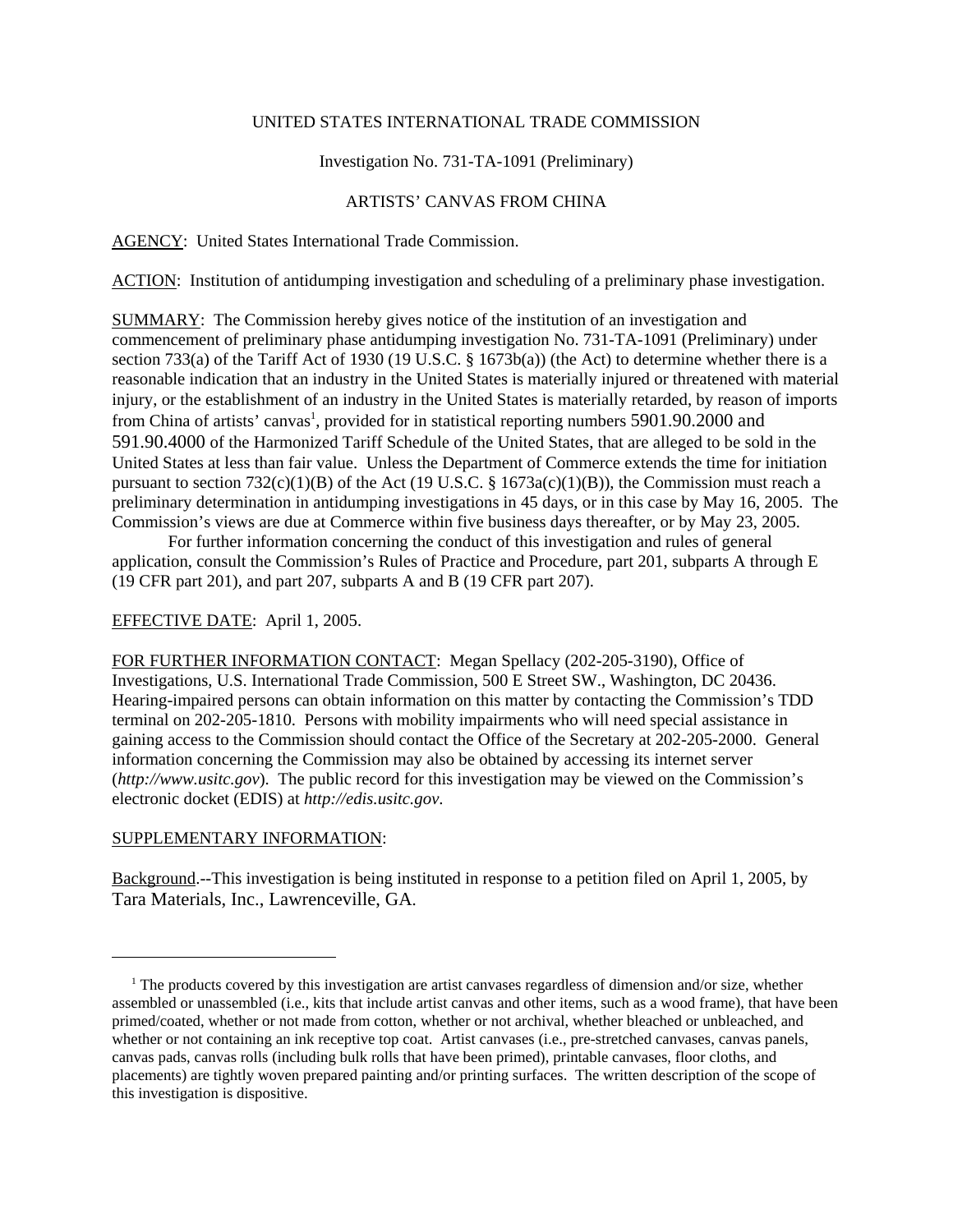Participation in the investigation and public service list.--Persons (other than petitioners) wishing to participate in the investigation as parties must file an entry of appearance with the Secretary to the Commission, as provided in sections 201.11 and 207.10 of the Commission's rules, not later than seven days after publication of this notice in the *Federal Register*. Industrial users and (if the merchandise under investigation is sold at the retail level) representative consumer organizations have the right to appear as parties in Commission antidumping investigations. The Secretary will prepare a public service list containing the names and addresses of all persons, or their representatives, who are parties to this investigation upon the expiration of the period for filing entries of appearance.

Limited disclosure of business proprietary information (BPI) under an administrative protective order (APO) and BPI service list.--Pursuant to section 207.7(a) of the Commission's rules, the Secretary will make BPI gathered in this investigation available to authorized applicants representing interested parties (as defined in 19 U.S.C. § 1677(9)) who are parties to the investigation under the APO issued in the investigation, provided that the application is made not later than seven days after the publication of this notice in the *Federal Register*. A separate service list will be maintained by the Secretary for those parties authorized to receive BPI under the APO.

Conference.--The Commission's Director of Operations has scheduled a conference in connection with this investigation for 9:30 a.m. on April 22, 2005, at the U.S. International Trade Commission Building, 500 E Street SW., Washington, DC. Parties wishing to participate in the conference should contact Megan Spellacy (202-205-3190) not later than April 19, 2005, to arrange for their appearance. Parties in support of the imposition of antidumping duties in this investigation and parties in opposition to the imposition of such duties will each be collectively allocated one hour within which to make an oral presentation at the conference. A nonparty who has testimony that may aid the Commission's deliberations may request permission to present a short statement at the conference.

Written submissions.--As provided in sections 201.8 and 207.15 of the Commission's rules, any person may submit to the Commission on or before April 27, 2005, a written brief containing information and arguments pertinent to the subject matter of the investigation. Parties may file written testimony in connection with their presentation at the conference no later than three days before the conference. If briefs or written testimony contain BPI, they must conform with the requirements of sections 201.6, 207.3, and 207.7 of the Commission's rules. The Commission's rules do not authorize filing of submissions with the Secretary by facsimile or electronic means, except to the extent permitted by section 201.8 of the Commission's rules, as amended, 67 Fed. Reg. 68036 (November 8, 2002).

In accordance with sections 201.16(c) and 207.3 of the rules, each document filed by a party to the investigation must be served on all other parties to the investigation (as identified by either the public or BPI service list), and a certificate of service must be timely filed. The Secretary will not accept a document for filing without a certificate of service.

AUTHORITY: This investigation is being conducted under authority of title VII of the Tariff Act of 1930; this notice is published pursuant to section 207.12 of the Commission's rules.

By order of the Commission.